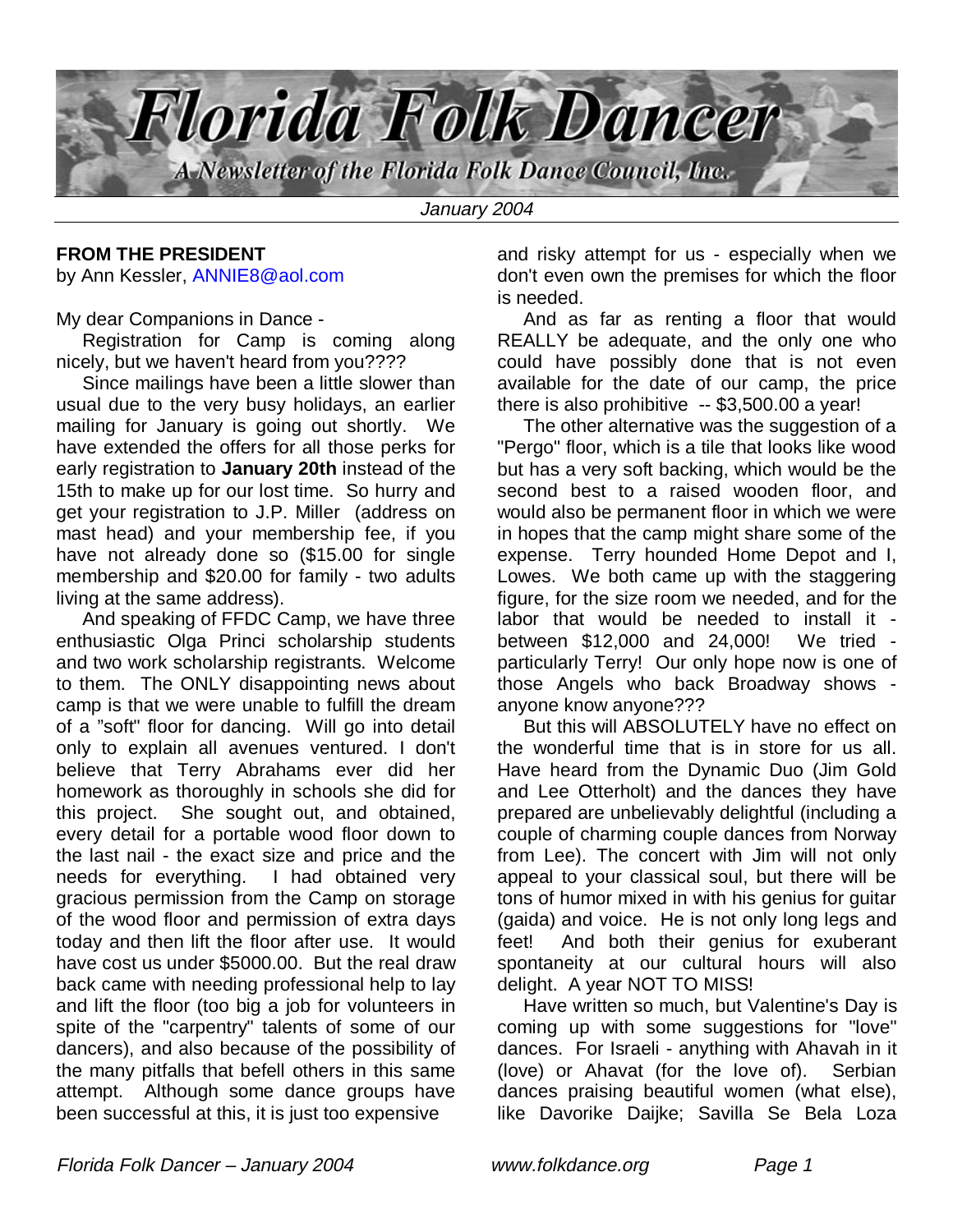(lovers wrapped around each other like vines): Macedonian/Croatian: Moj Dragane (My Sweetheart...); Moj Maro; Verni Se Verni (Come back, Come back "My Lover"): Bulgarian: Oj Devoijce: And, of course, any of the romantic couple dances like Kujawiak or Alexandrovsky. Oh - and an old time favorite Israeli dance of mine - "Kvar"! (NOT the one where you yawn and go to sleep, but the REAL one where "lovers want just one minute more").

 See you on the dance floor, and hopefully on the FFDC Camp floor - Ann Kessler

---------------------

#### **REFLECTIONS ON DANCE**

by Dan Lampert <dan@webuniv.com>

If you have a digital camera, or plan to get one soon, this article will be of interest. My brother loaned me his digital camera for parts of November and December 2003, and I had fun photographing folk dancers. Here's why…

 The main advantage of digital photography in the folk dancing world is seeing the pictures immediately (on the little color display). This means you can tell if the dancers look OK or not. You know, folk dancers move around quickly sometimes! My Cajun friend Bobby Quibodeaux is a very motivated dancer, and he's frequently hopping, turning, and directing people with one arm (like a conductor). His efforts are greatly appreciated by his fellow dancers, but they can be hard to catch on film. When I used a digital camera to photograph him, I could see right away if he was facing the camera, and if everyone was smiling.



 Another advantage of digital photography is taking pictures from the ceiling or ground-level. Example: the digital camera that I used had a display what swiveled. So, I could hold up the camera over my head, point it at dancers, and I could still see the display. The result looks like I needed a ladder to stand on…



 Alternatively, I can sit on a chair (along side the dance floor) and hold the camera near the floor. While pointing the camera at dancers from this position, I tilt the color display upward and I can still see what's going on. This creates a "hero shot" -- a term from filmmaking. People look larger than life and dramatic in a "hero shot".



 I hope you can use these ideas. Remember to take your digital camera to your next folk dancing event... and bring it to camp also in February! Copies of digital pictures are welcome in my email inbox! -- Dan Lampert

Florida Folk Dancer – January 2004 www.folkdance.org Page 2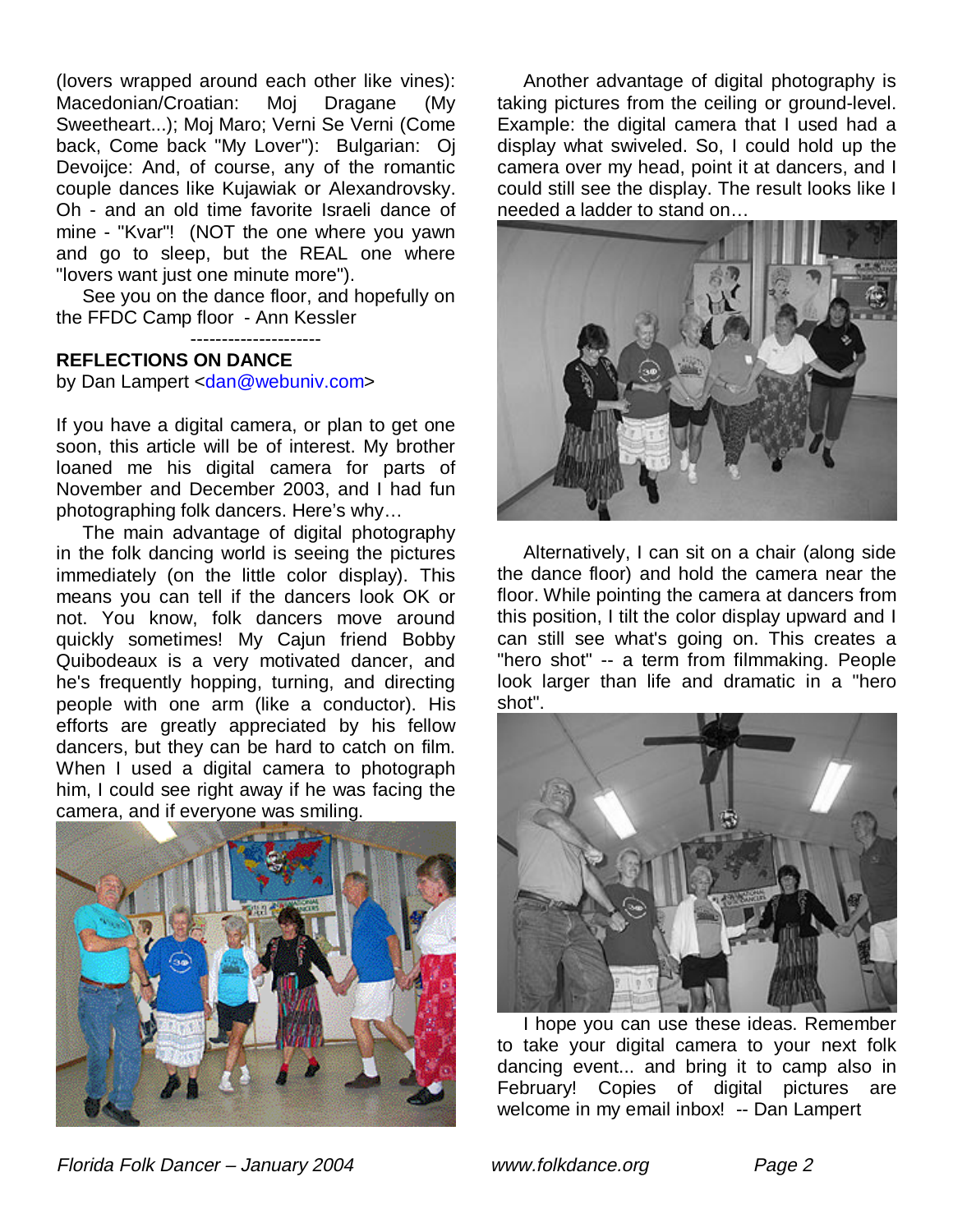## **ISRAELI DANCE WORKSHOP**

By: Debbie Meitin <dmeitin@cfl.rr.com>

 The Orlando Israeli Dance Workshop will feature Dany Benshalom, March 27 and 28, 2004. Saturday night 7:30PM to 11:30PM and Sunday 8:30AM to 7PM. Location - JCC of Greater Orlando in Maitland. Contact Debbie Meitin at 407/788-7277 or dmeitin@cfl.rr.com for further information.

----------------------

# **ORLANDO INT'L FOLK DANCE CLUB**

By: Pat Henderson

 Our Hawaiian travelers, the Schockeys and the Washingtons, returned safely from their cruises around Hawaii. They were on different cruises close to the same time. The Washingtons saw a lot of rain and Joan returned with an unwanted pest -- the flu.

 In other news, Bobby had laproscopic hernia surgery on December 18th and he danced almost all the dances at the Chanukah party at Israeli dance on December 22. I guess you would say that his recovery was speedy!

 Our club did not dance on December 24 and 31 because of the holidays so we enjoyed catching up on January 7. We seemed to talk more than we danced especially since it was the full moon.

 Several members of our group traveled together to Winter Haven to see the Tamburitzans on January 2. They were performing at Polk Community College in a very spacious auditorium. The show was outstanding this year. They have two violin players that make the instrumental numbers fantastic. The selections this year were fun to watch and the costumes were fantastic. They ended with an Armenian piece that featured some of music from dances of our last Tom Bozigian workshop. If you missed their tour this month, they will be back in March. Check their schedule which was published in the November newsletter.

 I have received many reservations to my big birthday/retirement party on Saturday, January 24. If you would like to come, we will be doing a lot of dancing and eating gumbo that Bobby has promised to make! Dancing begins at 2pm. Again, my contact information is 407-275-6247 or henderp@bellsouth.net. We have plenty of RV and tent space along with a few beds and sleeping bag space indoors for the out-oftowners.

----------------------

#### **GREETINGS FROM GAINESVILLE**!

 Raluca's trip to Pennsylvania and her dancing in Harrisburg went previously unrelated, so for lack of December happenings I'll talk a little about it. The Harrisburg group sends regards to Esther Gunning (extra regards from Sylvia), who danced for more than 10 years with them and now dances with the Gainesville group. I found in Harrisburg things that I was expecting: a friendly group of people, great enjoyment of dance at all levels of difficulties, a shortage of young and/or male folkdancers. I have also found surprising things: all the music played in Harrisburg was in MP3 format, most people didn't know the name of the dances or where did they came from (they were very quick in associating tunes with steps, though), there was no teaching at all or board for writing requests (no breaks in the music either) and they did more diverse dances than what I've seen in Gainesville, Atlanta, New Orleans or at the camp. In fact, on the evening of my visit, apart from old time favorites they did a dance from Ecuador, about 3 Armenian dances I haven't seen before, and two Bhangra numbers (Bhangra is a very energetic dance form of dance from N. India, Punjabi area; you might be able to see it at the camp, that is if we can drag down Josan and Aman, the 2 guys that dance with us, schoolwork permitting; an excellent site on dances of Punjab is

http://punjabgovt.nic.in/Culture/cul27.htm

Looking forward to January: on Wed. January 28, as part of People Awareness Week, an annual event on UF campus, the Gainesville group organizes an African Dance evening with Noni Ojouba. We had Noni teaching for us in Spring and we can highly recommend her. Competing with our usual dance, on Friday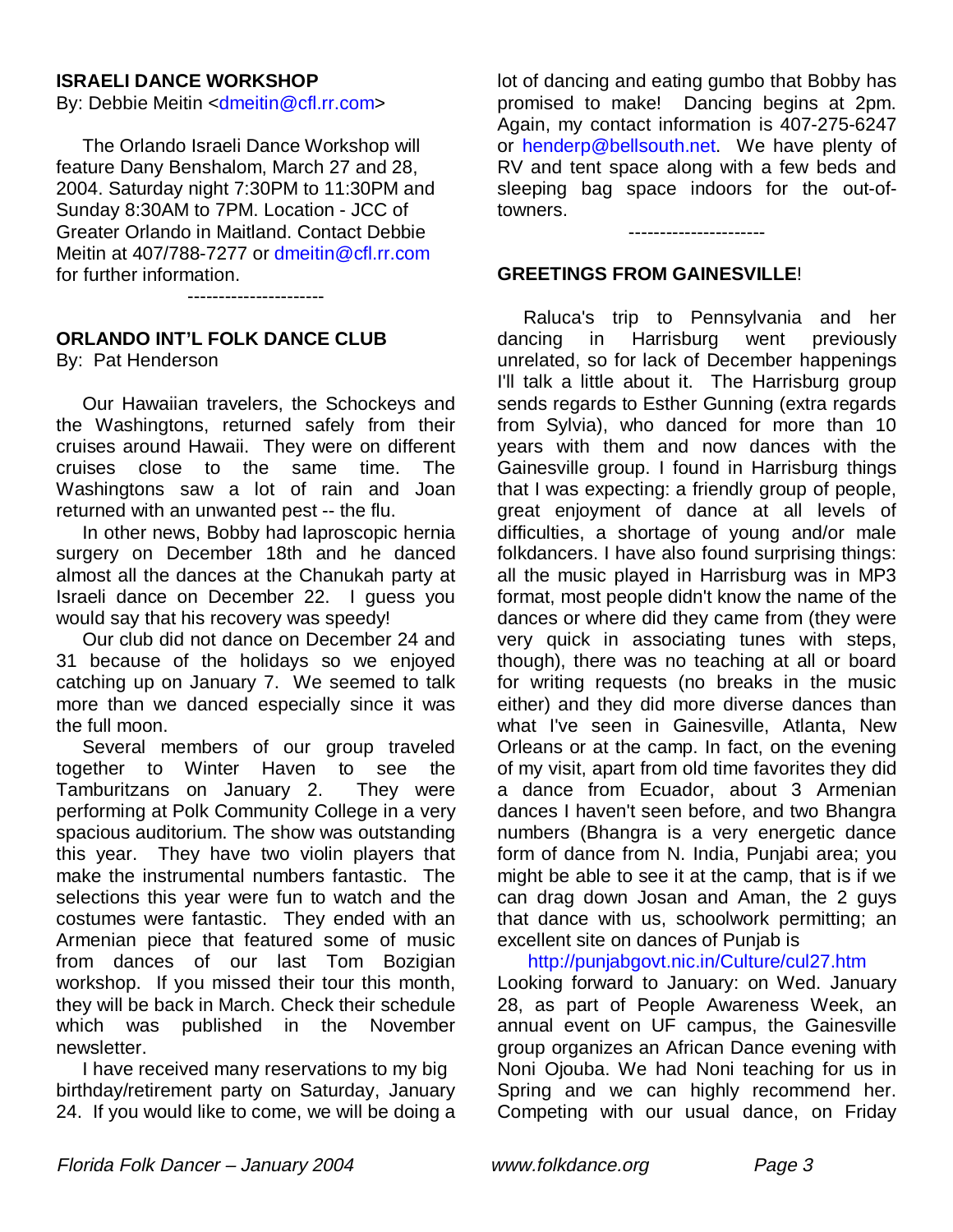January 30th there is a Greek social. Less formal than the October event, this one still calls for dancing, see the events listing for details.



**NEWS ON AMAR LATHI**

by Jan Lathi

Written on Christmas Eve....

Hi, everyone,

 Amar is continuing to do well with radiation and chemo. Six down and twenty-four treatments to go! Below are some observations from Christmas Eve in Radiation Oncology at Brigham and Women's Hospital:

## ANGELS, EVERY ONE

 Two women chat amicably about their families over coffee in the crowded waiting room. One wears a red cloche-type hat with an enormous antique pin glittering in the overhead light. Her companion nods her turbaned head in agreement on some point.

 A young woman, decked out in a kerchief tied in the back of her head, leafs through a travel magazine as she awaits her time on a machine.

 In another section of the room sits a bald man in a wheel chair. He and his wife diligently work on one of the puzzles which are consistent works-in-progress. In the pediatric waiting room, a young teenage boy sits smiling at his younger siblings. His white baseball cap, brim backward, boasts a favorite ball team. His round face, bloated from medication, radiates pleasure and optimism because his treatment is almost over.

 Countdowns are a thing in common with all these people. Daily, congratulations are expressed to those who have graduated from their treatment program. Folks from all walks of

life (an MIT professor, a professional chef who has written 6 cookbooks, a retired couple from Florida - both coming for follow-up treatment) sit with optimistic smiles looking forward to the next thing in their lives. People share their Christmas plans and issue greetings for grand holidays.

 Radiation Oncology caregivers are massive dispensers of TLC -- they are consistently pleasant, patient and upbeat for their patients. Nothing is denied; all is positive. They are angels, every one.

 And the cloche, turban, kerchief, ball cap, shiny dome, and all the other head gear prominent in the radiation waiting room, are the halos life has given to some pretty remarkable living angels. God bless them, every one!

-- Jan Lathi Christmas Eve, 2003

#### A letter from Jan to Kathy on New Year's Eve... Hi, Kathy,

 I managed to get someone to be the reporter from Fairway's Edge so that is covered. Whew! Amar has had his 9th radiation treatment and the affects are taking its toll. He is feeling week and tired; his right leg has developed a "drop"; therefore his Decadron dose has been raised from 1 per day to 8 per day which makes him Decadron dependent - not a good neurological sign. It is saddening to watch the man I knew just a few months ago turn into a very dependent little boy. He is not able to make any decisions for himself and gets frustrated just deciding what pants to wear or whether he should take a nap or not. His appetite is enormous due to the steroids but he is not gaining weight. Diana and family were here last week for 6 days, Rob will come on Jan. 3, and Steve arrives on Jan. 6.

 The New Year yawns ahead of us - we are so hopeful that we (literally) can make it through 2004. We will ask the oncology doctor next week what his prognosis is. All prayers and positive energies are so very much appreciated from all who have promised those things.

 The current treatments are hard for all of us but we remain optimistic that miracles do happen and that each day is a gift to be cherished. We wish you all a very Happy New Year full of wonderful things and especially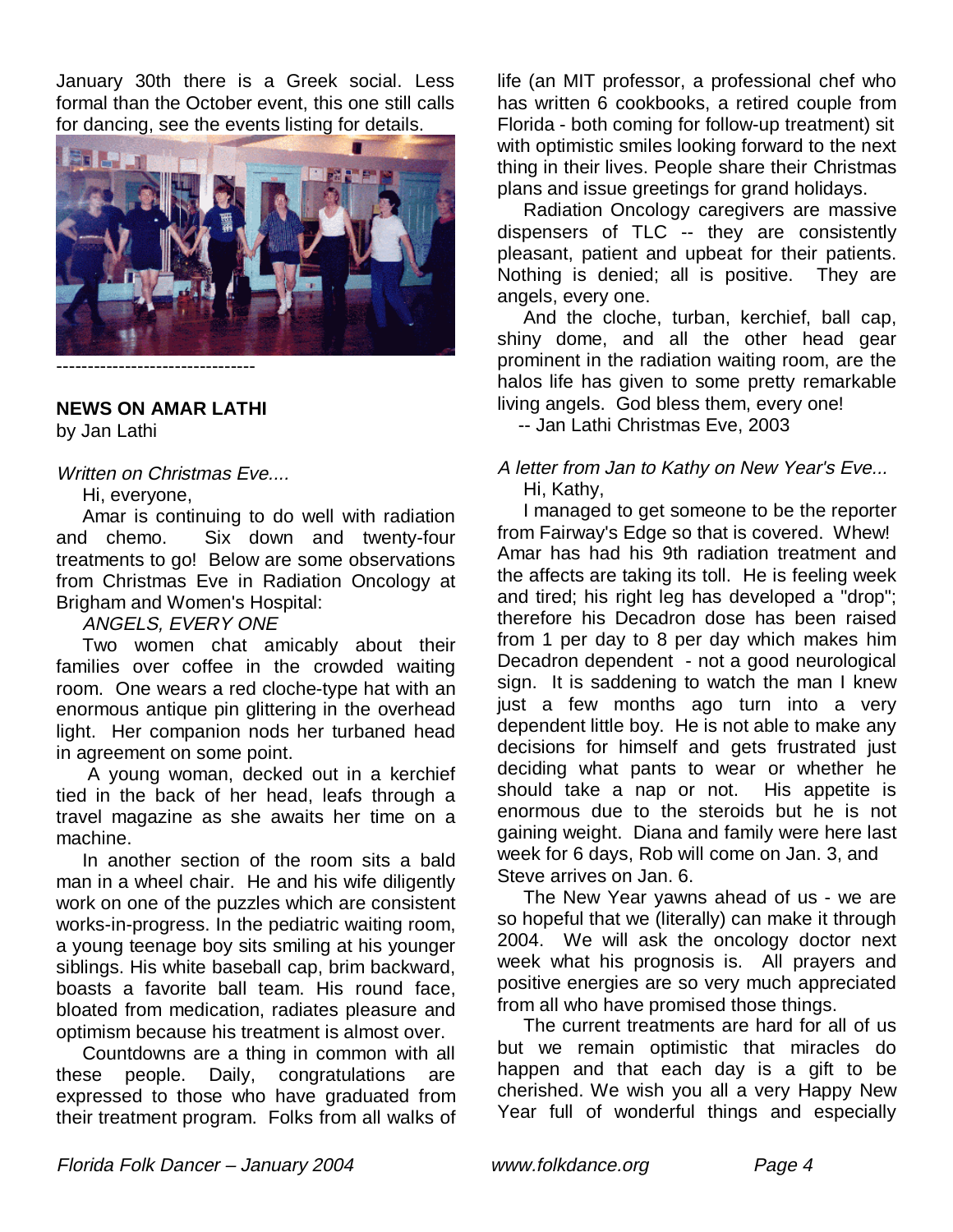good health for we have a new understanding of just what that means. Blessings to everyone. -- Amar and Jan

----------------------------

### **ST PETE DANCING**

by Pat Henderson

 The **Snow Ball** is Jan. 23-25 in the St. Pete area sponsored by the Tampa Friends of Old Time Dance with the website:

http://www.billdudley.com/snowball.html

------------------------------

### **HUNGARIAN COSTUMES**

http://www.hunmagyar.org/hungary/costumes/fo rsale/index.html

 I do lots of searching on internet..this comes in handy...might help some of you.. http://www.mts.net/%7ejinks/fd/menu.htm From Joy **joy077@webtv.net**

----------------------------------

#### **TAMPA TALKS** by Terry Abrahams <terry.abrahams@verizon.net>

 Happy New Year Everyone! Hope you had terrific holidays, ate a lot, danced it off, got or gave terrific gifts, made good new year resolutions, etc. I performed with the St. Pete Israeli group on NY Eve at the First Night in St. Pete and the performance went very well. Then I went walking with some friends, they decided to leave at 10:00, I decided to stay, heard some salsa music, went tripping up the steps to find the source, tripped big time, hurt my knee - really bad. I've been icing ever since and hope by camp time I'll be able to dance - please! This weekend our fencing club hosted a very nice tournament, since I was mostly the organizer, I hobbled around and did o.k. I even had to fence in the women's (to make enough people), just stood there, didn't move, and took 2nd!!!! Old age and treachery....I loved it! Saturday night after the tournament, I headed over to Tarpon Springs in hopes of getting a ticket for the Tammies (Tamburitzens, a famous folk dance group from Duquesne University in Pittsburg, for you new to folk dancing), hit lucky and got a ticket, walked in to find Andy Pollock, Annie and Fred and Nancy from Sarasota. We didn't embarrass ourselves by dancing in the aisles, but we wanted to! The costuming was amazing, the musicians equally so, the dancing exhausting - oh to be young again. If you've never seen this group, DO IT!

 Over break time I did do 2 days of Machol Miami, which is a good thing to do if you've not got lots of other things to do. I went with one of our young dancers from the Israeli group, and Bill Schwarz was there too. This was not the most exciting camp I ever went to in terms of new dances, but saw lots of friends, did a lot of dancing, ate a lot - does this all sound familiar? Didn't I just do this at Hagigah in Wisconsin? Too many camps!

 Our group hasn't been dancing over the holidays. I tried to get to Orlando's and other advertised activities (such as contra), but missed them all due to conflicts. So now pumping up for OUR camp. Send in your registrations -- I need to know how many Tshirts to order, that takes some turn around time. And February is nearly here! Got some new buttons too, bringing the accordian, got my dancing shoes - do I need anything more? See you all soon. -- Terry

-----------------------------

### **EVENTS IN GAINESVILLE**

From Raluca Ioana Rosca <rarosca@ufl.edu>

**WHEN**: Wed Jan 28 2004, 7-10 pm **WHAT**: African Dance workshop w. Noni **O**iouba **WHERE**: the gym of Florida Gym

Contact: Raluca rarosca@ufl.edu/ 352 281 6412 for directions

**WHEN:** January 30, 2004, 8-12 pm

**WHAT:** Greek Social (free hors d'oeuvres and beverages, live greek music 9-11; no admission charge, but bring a covered dish or dessert to share)

**WHERE**: GNV Garden Club (from Newberry Road//I75 Newberry entry for Gainesville, turn North at Red Lobster –across from Oaks Mall- go to NW 14th Ave and turn left; the Garden Club is at the top of the hill).